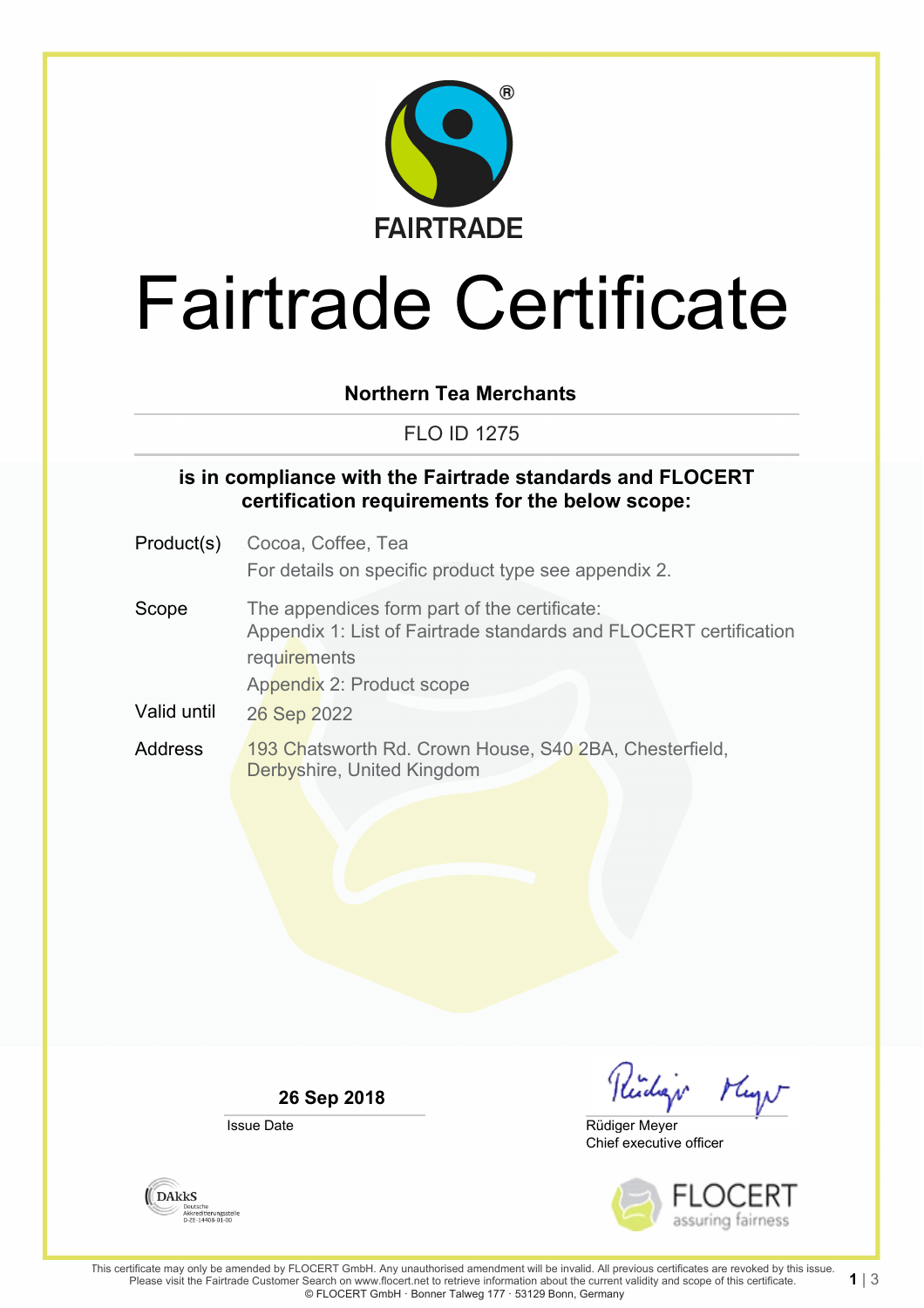

# Fairtrade Certificate

#### **Northern Tea Merchants**

FLO ID 1275

### **Appendix 1:**

**List of Fairtrade standards and FLOCERT certification requirements**

### **The organization Northern Tea Merchants with FLO ID 1275 ... is in compliance with the following Fairtrade standards**

#### Trader SCORE

- Fairtrade Trade Standard
- Fairtrade Standard for Cocoa for Small Producer Organizations
- Fairtrade Standard for Coffee for Small Producer Organizations
- Fairtrade Standards for Tea for Hired Labour or for Small Producer Organizations

#### **... is in compliance with the following FLOCERT certification requirements**

#### Trader SCORE

• FLOCERT Public Compliance Criteria List – Trade Certification